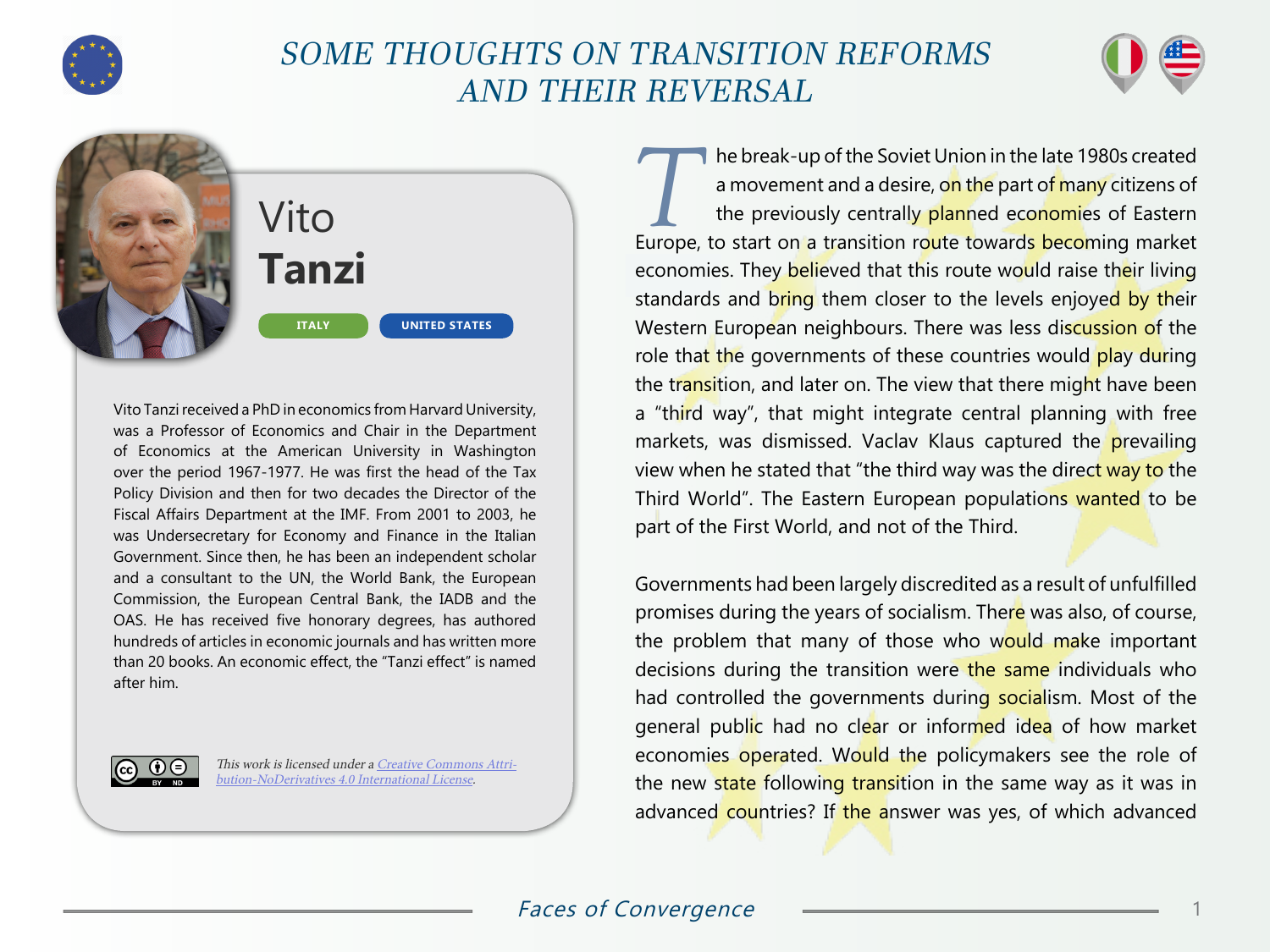



countries?: the high–spending welfare states of continental Europe, or the lower-spending, Anglo-Saxon countries and, especially, the US?

The East European countries entered the transition with some favourable and some unfavourable initial conditions. The favourable conditions were:

- a. their physical and cultural proximity to the European Union;
- b. the high educational levels of their populations;
- c. income distributions that were relatively even, with Gini coefficients in the low 20s;
- d. a desire to get out of economic situations that were often characterized by shortages of some important goods and services and long queues in shops;
- e. a realization that they had not been living in the promised "workers' paradise", but in countries with low standards of living. Increasing information exchanges had made this latter point obvious to many of them.

The unfavourable conditions were:

a. most of the countries had entered transition with already significant macro-economic difficulties that would most likely get worse;

- b. there were major distortions in the allocation of resources and in relative prices. The misallocation of resources was evident from the large Incremental Capital Output Ratios (ICORs); the very large inventories held by enterprises; the excessive use of energy to produce a given output, and so on. Too much saving was mobilised, and it was misallocated. This had led Wassily Leontief to comment that these countries had created a peculiar "input-input system", one that absorbed resources but created little, valuable output;
- c. there was confusion as to the ownership of the factors of production, which had different public owners, and some of them had or would have claims from private, past owners;
- d. there was little understanding of how a free and unguided market operates and on the role that relative prices, profits, and interest rates played in allocating resources;
- e. essential fiscal and monetary institutions and some essential personal skills were missing, because they had not been needed in centrally planned economies;
- f. poor working habits had been developed by many workers in public enterprises where, as some cynics put it, "the workers pretended to work, while the enterprises pretended to pay them".

The process of transition had to face and solve several problems. Some important ones were: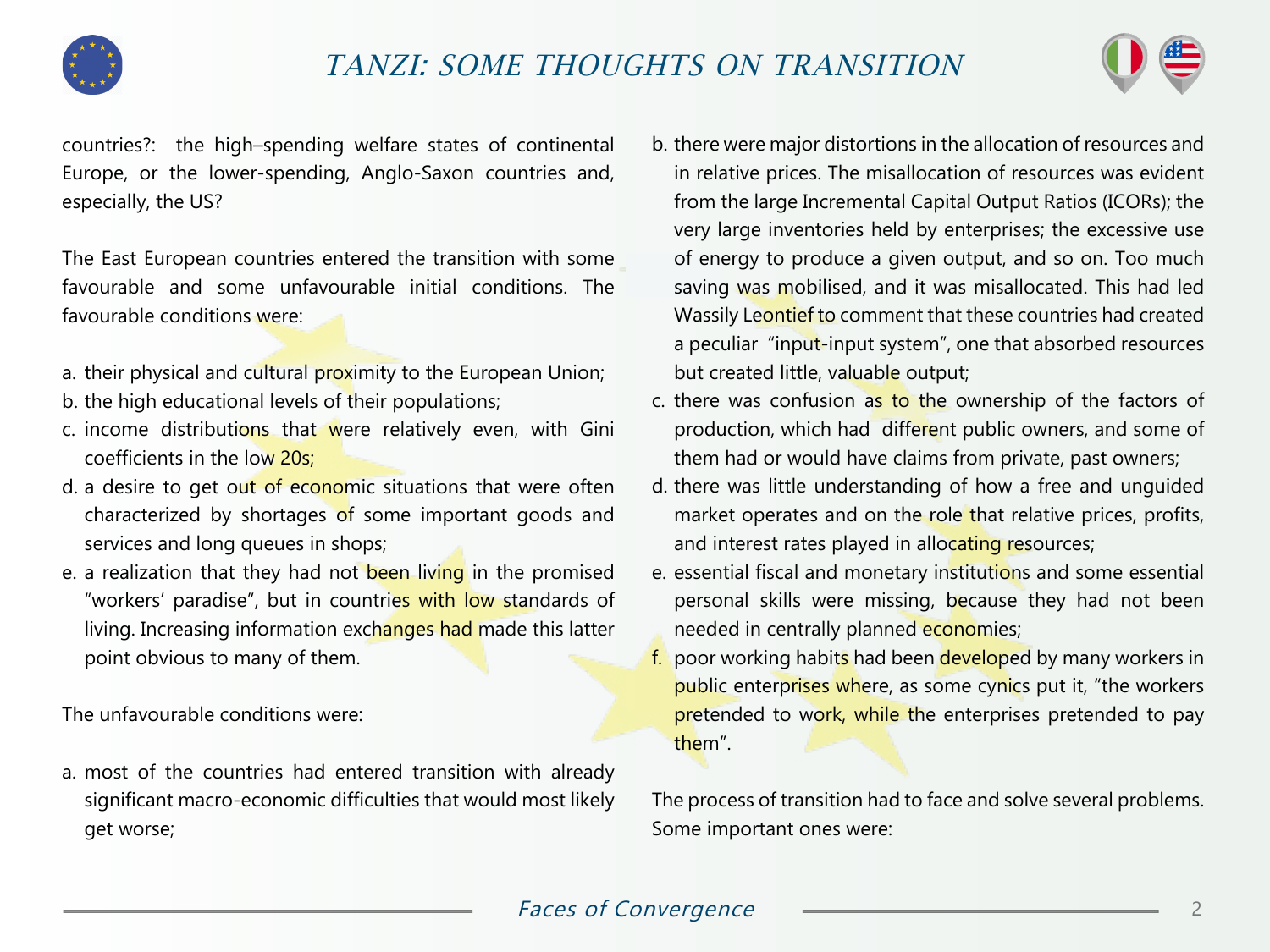



- a. How to value assets to be privatized, when there had been no market for those assets, and when prices had been very distorted?
- b. How to privatize productive assets in countries, which had few or no rich individuals, and no financial markets?
- c. How to prevent insiders in state enterprises from taking personal advantage of their insider's knowledge and positions, to benefit from privatization?
- d. How would the new governments collect the public resources they would need to finance public goods, during and after the transition?
- e. What public revenue would replace those that the governments had received earlier from what had been, effectively, transfers within parts of the public sector?
- f. What kind of tax system should be put in place?
- g. What should be the level of taxes and of public spending during and after the transition?

It should be recalled that at the time of the transition, say during the 1990s, there were two significantly different reference models that the transition countries could have followed. The first was the model offered by several of the EU countries. These countries had chosen government roles that required high levels of public spending. This model required high taxes, to finance the expensive welfare programs, and many market

regulations. The second model was the one offered by supplyside economics and by market fundamentalism, ideologies that had become very popular, especially in the 1980s and 1990s, in the UK, the USA, and in other Anglo Saxon countries and with many vocal economists. This model argued that the market could be efficient and could solve many economic and social problems if it were not constrained by governments and by high taxes. During those years, a common refrain for dealing with problems became: "the market will do it". This approach had the attraction of calling for low tax levels, for flat tax rates, and for limited regulation. The "flat tax" became particularly popular in transition countries and was adopted by several of them. It was promoted by American Advisers who believed in the Laffer Curve and was assumed to be simple and efficient.

The transition period lasted longer than had been expected by optimists and by those who had believed in the value of "shock therapy". Many macroeconomists, even some in international institutions such as the IMF, recommended it. It consisted mainly of freeing-up prices and privatizing assets. The transition was generally not a happy period for several countries. Expectations of fast growth and rapid convergence in living standards with Western European countries were not met. Several transition countries experienced large drops in output, high unemployment rates and high rates of inflation. Inflation was caused by large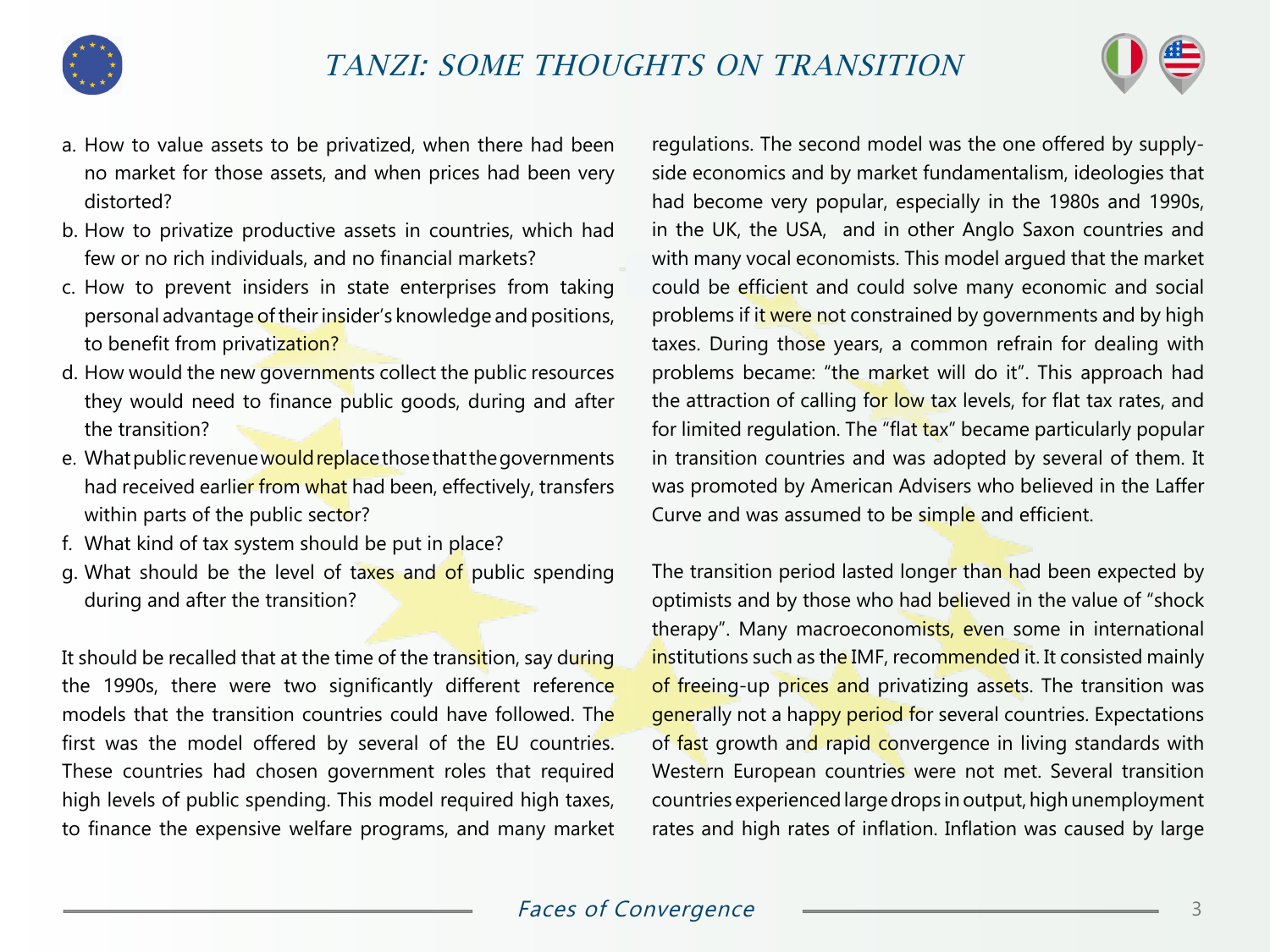



fiscal deficits, often financed by monetary expansion, and by "monetary overhang", combined with the fall in output.

It became clear that policies could be changed more rapidly than the new and needed institutions could be created. The creation of those institutions would require years and much technical assistance. The process of privatization would have an impact on income distributions, making them less even and would leave much unhappiness among the populations. Insiders took advantage of their privileged positions and some very rich individuals, including dollar billionaires, appeared in these countries who had previously experienced even income distributions and no rich individuals.

The transition occurred in the 1990s, at a time when the EU was creating, for many of its members, a closer union, with the creation of the European Monetary Union and the euro. At this time, it was normal for citizens of the transition countries to believe that it would be nice for their countries to also be part of this new European family and architecture. They could see the danger of being left out and of missing the European train. Being part of the EU would have many advantages, would provide a convenient anchor for the policies of the transition countries and would also provide significant economic resources, obtainable from the EU. That would accelerate the process of convergence

in living standards.

At this point some potential conflicts started to appear, which would become more significant with time. The EU policies were at times in conflict with those suggested by market fundamentalism. The EU had adopted strict economic and political rules and a growing number of regulations. These reduced the degrees of freedom of national policymakers. There were also politically based requirements that conflicted with some of the views held by some of the policymakers in the transition countries. Some of these countries did not have strong democratic traditions. Furthermore, the sense of having acquired independence from what had been a supra-national structure (the Soviet Union-led CMEA), was in part lost when a different supra-national structure, the EU, acquired power over the national governments.

The EU package, that had appeared to be very appealing when the transition countries were on the outside, started to appear less appealing, at least to some of their policy-makers, from the inside. Attempts to reverse some European and domestic policies started in some countries (Poland, Hungary and some others). Some EU policies, such as those related to immigration, become a catalyst for growing conflicts with the EU. This was especially the case in countries that had rediscovered the attraction of nationalism.